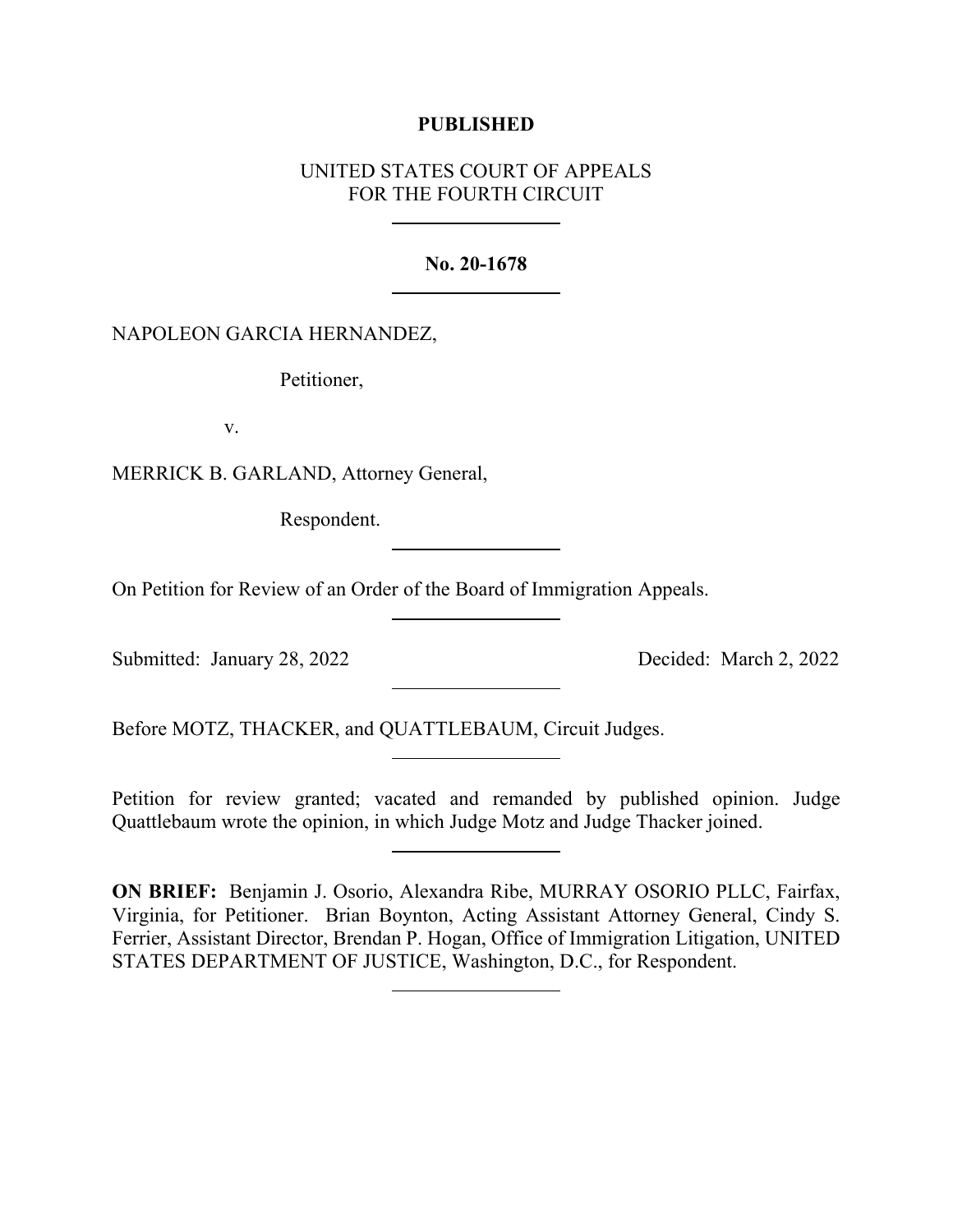#### QUATTLEBAUM, Circuit Judge:

Napoleon Garcia Hernandez, a native and citizen of Honduras, petitions for review of an order of the Board of Immigration Appeals ("BIA") dismissing his appeal of the Immigration Judge's ("IJ") denial of his motion to reopen removal proceedings. For the reasons below, we grant the petition and vacate and remand to the BIA for further proceedings consistent with this opinion.

#### I.

In 2005, Garcia Hernandez entered the United States without inspection. A.R. 608, 762. In May 2018, the Department of Homeland Security began removal proceedings against Garcia Hernandez. A.R. 762–63. In June 2018, Garcia Hernandez conceded removability but applied for asylum, withholding and protection under the Convention Against Torture ("CAT"). A.R. 608–19. Garcia Hernandez claimed past persecution on account of being a member of the Garcia Hernandez family. He alleged the Lopez family had attacked and killed many members of his family. A.R. 42, 612. In August 2018, the IJ denied Garcia Hernandez's application for asylum as untimely based on the requirement of 8 U.S.C. § 1158(a)(2)(B) that asylum claims be made within one year of arrival in the United States. But the IJ granted his application for withholding of removal. A.R. 606.

In October 2018, Garcia Hernandez moved to reopen the removal proceedings. He again requested asylum, relying on evidence of recent attacks on his family. A.R. 46. Specifically, Garcia Hernandez relied on the September 1, 2018, violent murder of his brother Adonay Garcia Hernandez by the Lopez family. A.R. 47, 61. Garcia Hernandez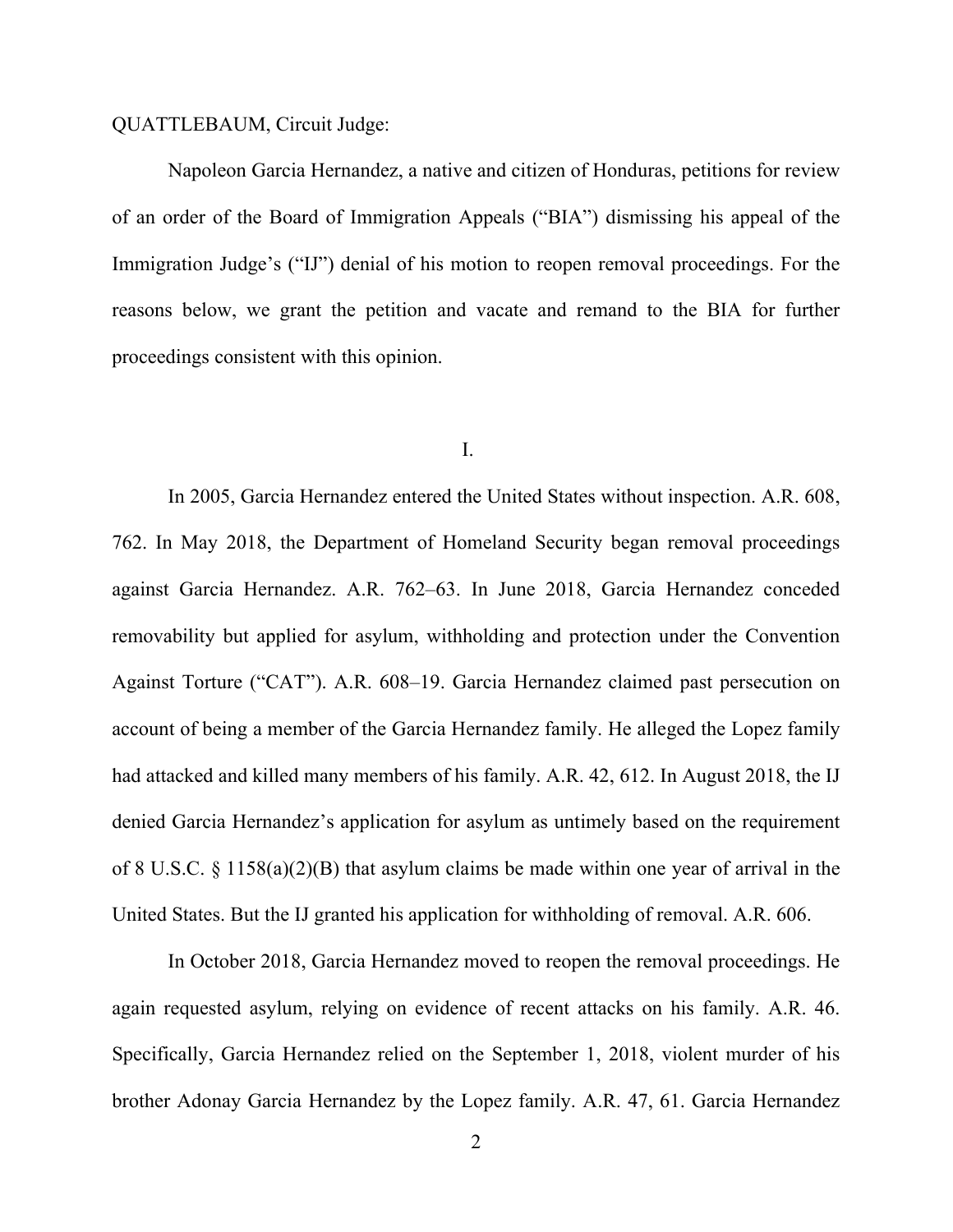argued that this murder constituted a changed circumstance which satisfied an exception to the one-year filing deadline for asylum under our decision in *Zambrano v. Sessions*, 878 F.3d 84 (4th Cir. 2017). A.R. 47, 64.

In November 2018, the IJ denied the motion to reopen. The IJ acknowledged that the September 2018 murder was a "new instance of persecution against the Respondent's family." A.R. 43. But the IJ held the incident did not constitute "*changed* country conditions," and instead reflected a long-standing pattern of persecution against Garcia Hernandez's family. A.R. 43 (emphasis in original). The IJ also concluded that while *Zambrano* provided an exception to the one-year deadline for asylum claims based on changed circumstances, it applied only when the changed circumstances occurred after the one-year filing deadline expired but before the asylum application was filed. A.R. 43. Thus, the IJ held that *Zambrano* did not apply to Garcia Hernandez's case because, by the time of the September 2018 murder, he had applied for asylum and the IJ had entered a final order denying relief. A.R. 43.

After Garcia Hernandez appealed the IJ's decision, the BIA, in a single-member, non-precedential decision, dismissed the appeal and affirmed the IJ's determination about the untimely asylum application. A.R. 4–5. The BIA concluded that Garcia Hernandez had not sufficiently demonstrated that his brother's murder represented a material change in country conditions that would affect his eligibility for asylum. A.R. 4. Instead, the BIA determined that the September 2018 murder represented a continuation of the conditions Garcia Hernandez advanced in his original application. A.R. 4. In reaching that decision, the BIA rejected Garcia Hernandez's reliance on *Zambrano*, explaining that the exception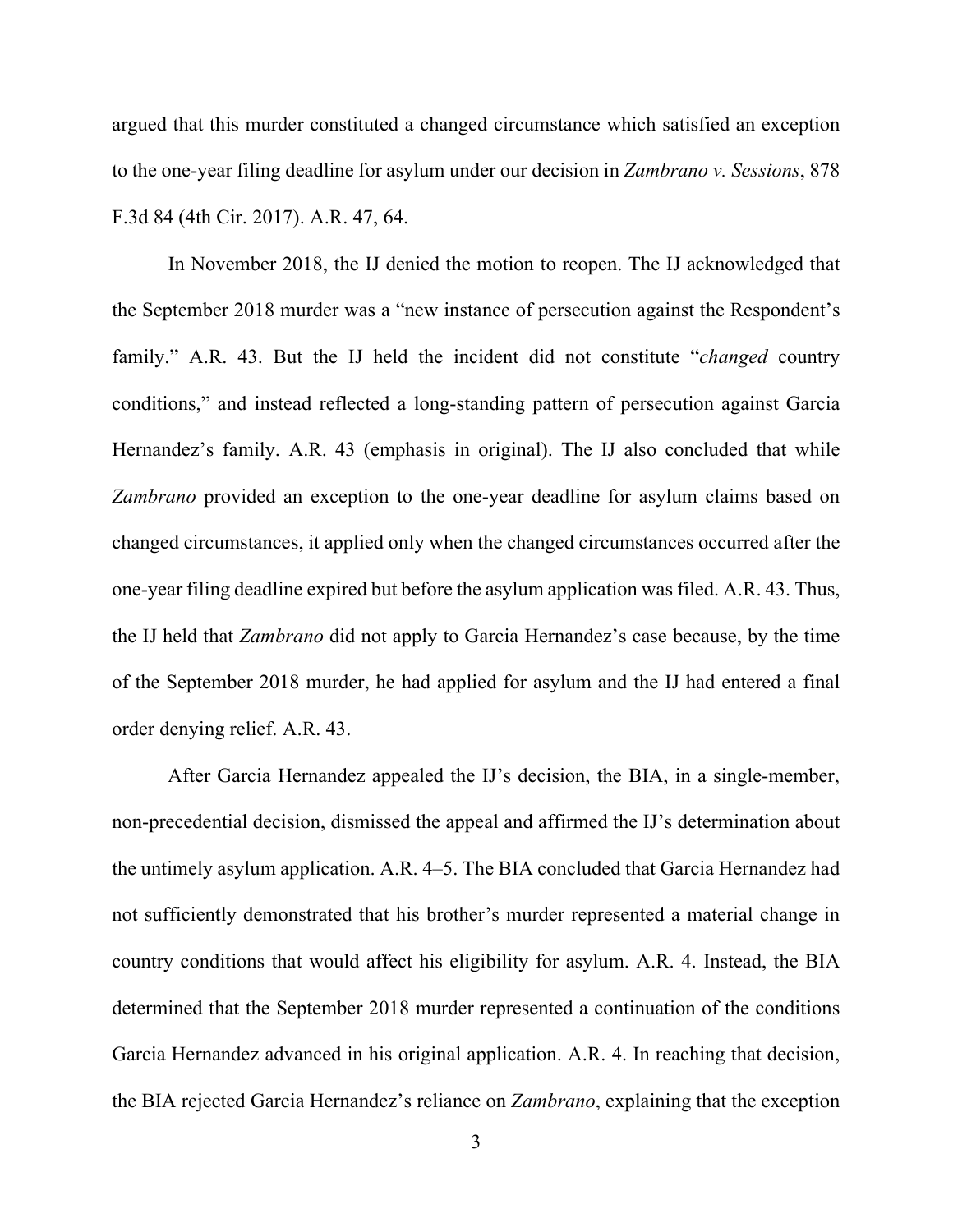to the one-year asylum deadline available under that case does not apply when the changed conditions take place after an asylum application has been filed and adjudicated. A.R. 4.

Garcia Hernandez timely petitioned our Court for review. Following that, the Attorney General moved to remand the matter to the BIA, but we denied that motion. We have jurisdiction to address the petition under 8 U.S.C. § 1252(a).<sup>[\\*](#page-3-0)</sup>

II.

In his petition for review, Garcia Hernandez first argues that the BIA erred by analyzing the motion to reopen his asylum application under the wrong standard. We review a denial of a motion to reopen for abuse of discretion. *Sadhavani v. Holder*, 596 F.3d 180, 182 (4th Cir. 2009). We grant a petition for review only if the BIA's decision is arbitrary, capricious, or contrary to law. *Nken v. Holder*, 585 F.3d 818, 821 (4th Cir. 2009).

<span id="page-3-0"></span><sup>\*</sup> "The courts of appeals are granted jurisdiction to review final orders of removal ..., and final orders ... are generally made by the BIA following appeal from the decision of the IJ." *Martinez v. Holder*, 740 F.3d 902, 908 (4th Cir. 2014). "Situations may arise when it is appropriate for this Court to review an IJ's opinion, such as when the BIA adopts the IJ's decision without an opinion of its own, . . . or when the BIA adopts the IJ's opinion and supplements it with additional reasoning . . . ." *Id.* When the "BIA issued its own opinion without adopting the IJ's opinion," the BIA's decision "constitutes the final order of removal, and accordingly we review that opinion and not the opinion of the IJ." *Id.* "When, as here, the BIA affirms the IJ's decision with an opinion of its own, we review both decisions." *Salgado-Sosa v. Sessions*, 882 F.3d 451, 456 (4th Cir. 2018); *see also Qing Hua Lin v. Holder*, 736 F.3d 343, 350 (4th Cir. 2013). "In such instances, we limit our consideration of the IJ's opinion to the portions that have been adopted and incorporated into the Board's decision." *Arita-Deras v. Wilkinson*, 990 F.3d 350, 356 (4th Cir. 2021). We review factual findings for substantial evidence and legal conclusions de novo. *Cordova v. Holder*, 759 F.3d 332, 337 (4th Cir. 2014). This Court is "obliged to uphold the BIA's determinations unless they are manifestly contrary to the law and an abuse of discretion." *Tairou v. Whitaker*, 909 F.3d 702, 706 (4th Cir. 2018) (quoting *Djadjou v. Holder*, 662 F.3d 265, 273 (4th Cir. 2011)).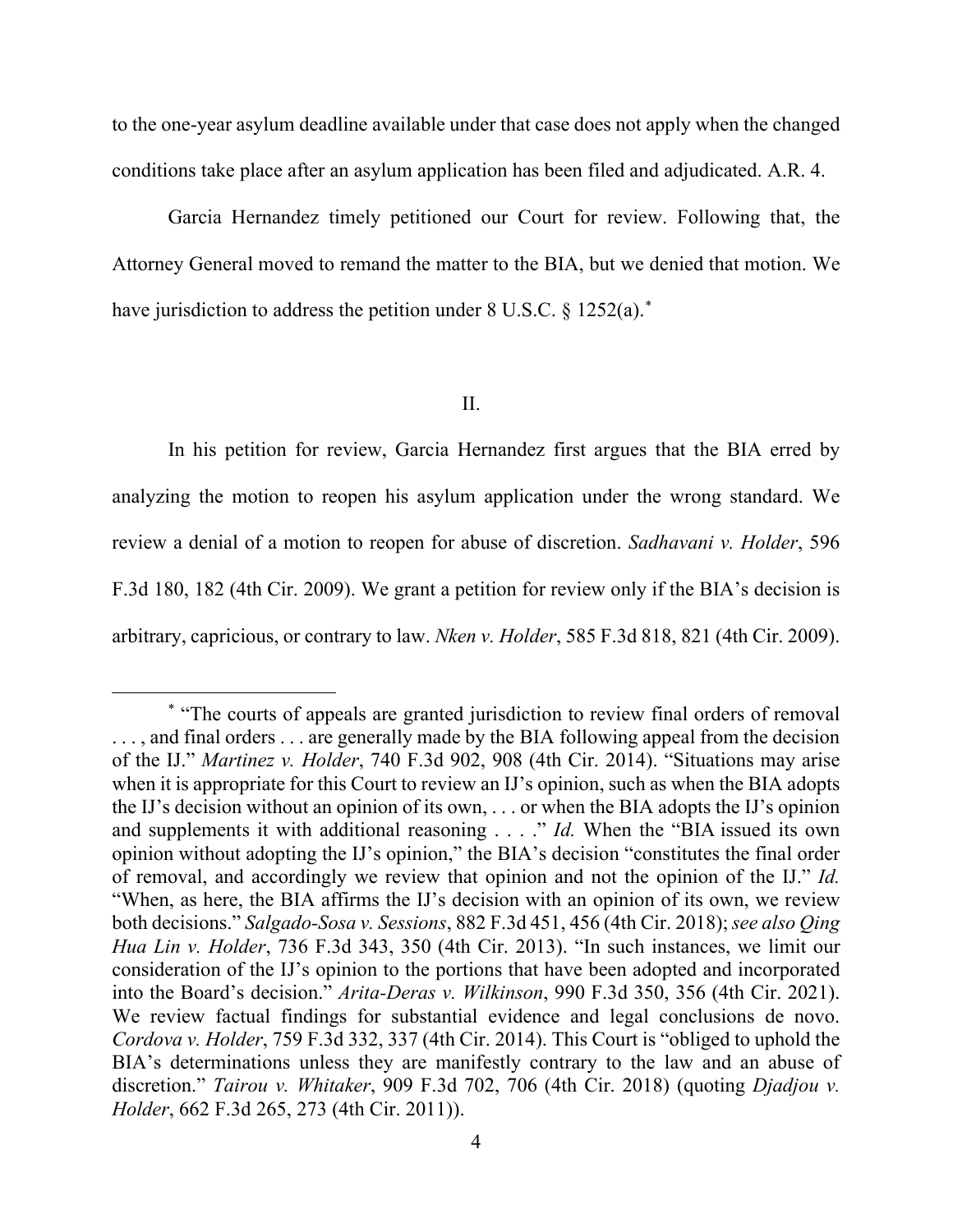Of note, 8 C.F.R. § 1003.23(b)(1) required a petitioner to move to reopen within 90 days of the entry of a final administrative order of removal. Along with the 90-day time limitation, § 1003.23(b)(3) required that the IJ be satisfied that the petitioner presented material evidence that "was not available and could not have been discovered or presented at the former hearing" before granting the motion. 8 C.F.R. § 1003.23(b)(3).

The regulation also provides some exceptions to the 90-day deadline. Under § 1003.23(b)(4)(i), the 90-day filing deadline does not apply if the basis for the motion is to apply for asylum, withholding of removal, or withholding under the CAT and is based on "changed country conditions arising in the country of nationality or the country to which removal has been ordered, if such evidence is material and was not available and could not have been discovered or presented at the previous proceeding." *Id.* § 1003.23(b)(4)(i).

In other words, a motion filed after the 90-day period seeking relief from removal requires the petitioner to present evidence of changed country conditions in the country of nationality that is material and could not have been previously discovered or presented. But an IJ can grant a motion to reopen filed within 90 days of the final administrative order of removal upon the petitioner's presentation of any material evidence that could not have previously been discovered or presented.

Garcia Hernandez's motion to reopen should have been considered under  $\S$  1003.23(b)(3), not  $\S$  1003.23(b)(4). He was ordered removed and denied asylum on August 23, 2018. He moved to reopen on October 9, 2018. A.R. 3, 45, 606. Thus, Garcia Hernandez filed his motion within 90 days of the final hearing, in which case § 1003.23(b)(3) applies instead of § 1003.23(b)(4).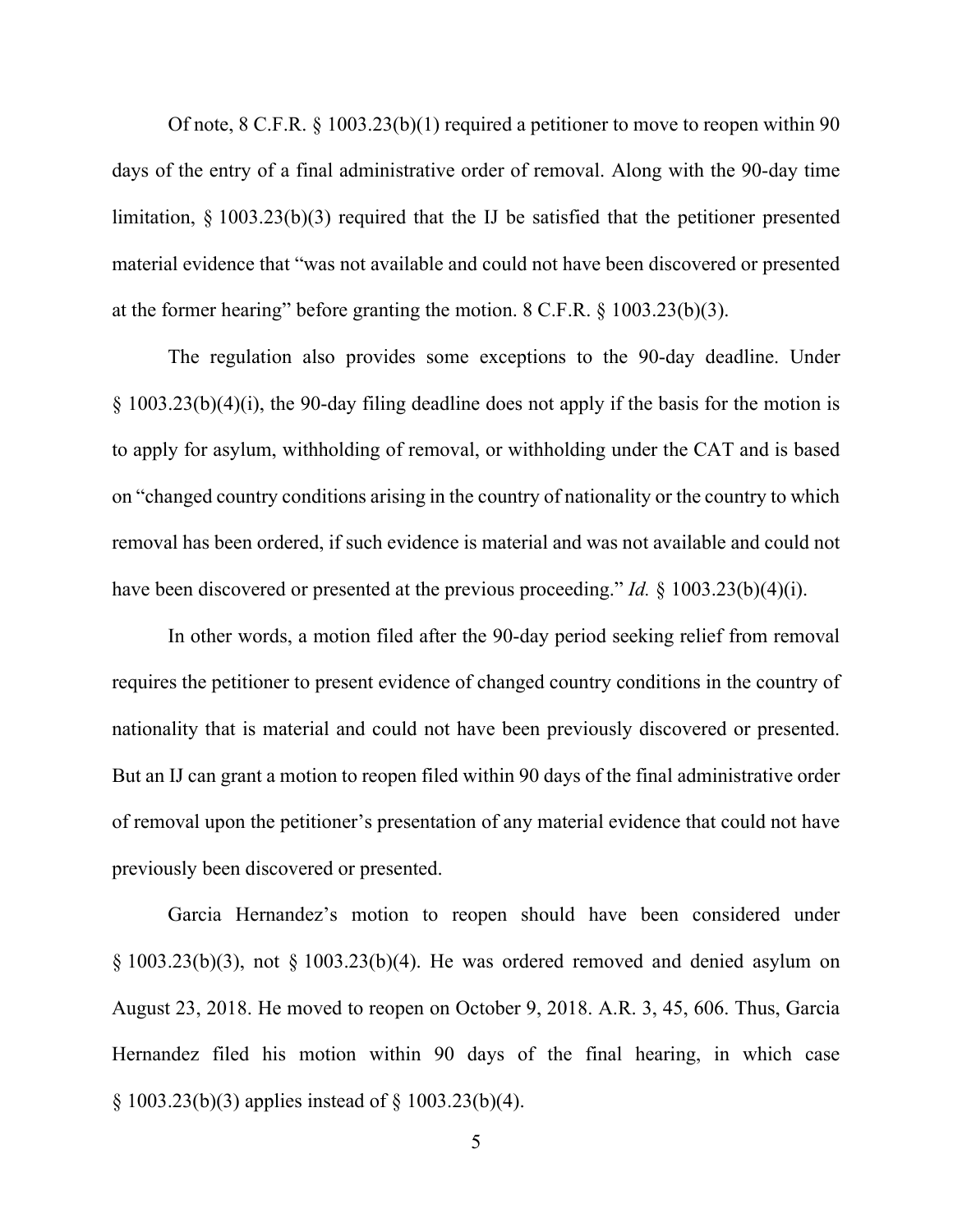The BIA "affirm[ed] the Immigration Judge's decision to deny reopening because the respondent has not sufficiently demonstrated that his brother's murder represents a material change in country conditions that would affect his eligibility for asylum." A.R. 4. As we noted above, while (b)(4) requires "changed country conditions," (b)(3)does not. Thus, the BIA's reference to a "material change in country conditions" and the analysis that followed shows that the BIA applied § 1003.23(b)(4). *See* A.R. 4. In applying the standard of § 1003.23(b)(4) to a timely filed motion, the BIA acted contrary to law.

But we must also consider a footnote in the BIA's decision which states: "We do not reach the respondent's arguments regarding whether the Immigration Judge erred in analyzing his motion to reopen under the standards set forth in 8 C.F.R. § 1003.23(b)(3), as he did not satisfy the general motion to reopen standards pursuant to 8 C.F.R. § 1003.23(b)(3)." A.R. 4 n.1. It appears the BIA's first reference to 8 C.F.R.  $\S$  1003.23(b)(3) in the footnote was intended to refer to 8 C.F.R.  $\S$  1003.23(b)(4). Here, the BIA may have been attempting to explain that even if the IJ applied the wrong standard (§ 1003.23(b)(4)) for motions filed after the 90-day deadline by focusing on changed country conditions, Garcia Hernandez failed to meet the standard for motions filed within the 90-day period (§ 1003.23(b)(3)). Even giving the BIA the benefit of this reading, there are two problems with the BIA's conclusion. First, the BIA does not explain how or why Garcia Hernandez fails to meet that standard. And the BIA "abuses its discretion when it fails to offer a reasoned explanation for its decision, distorts or disregards important aspects of the alien's claim." *Hussain v. Gonzales*, 477 F.3d 153, 155 (4th Cir. 2007) (internal quotation marks omitted). Second, despite suggesting it was not reaching Garcia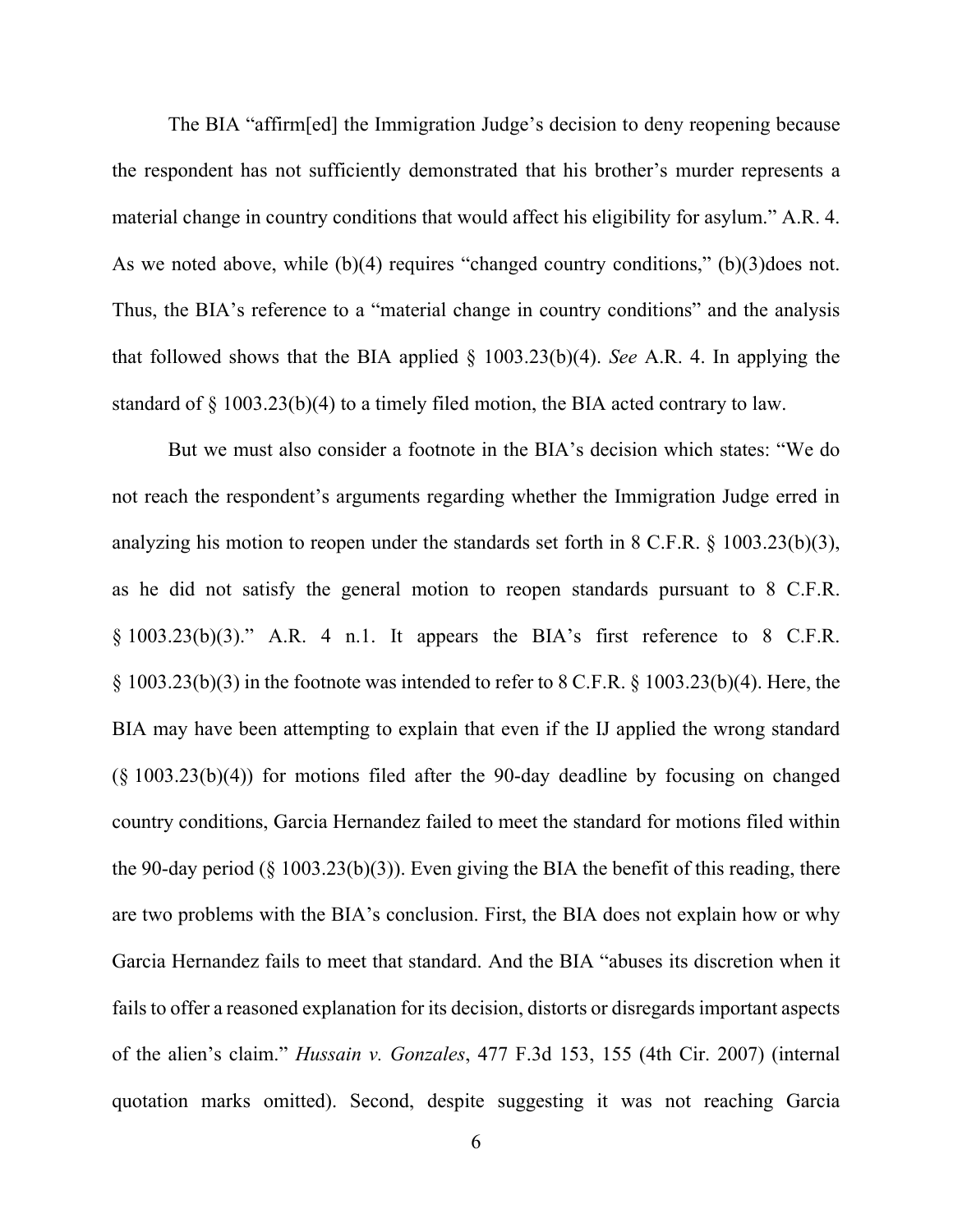Hernandez's argument, the BIA proceeded to perpetuate the same error by itself focusing on changed country conditions.

The question for the BIA to consider in evaluating Garcia Hernandez's motion to reopen was whether Garcia Hernandez offered, in the proper from and with the appropriate contents, evidence that was material and not previously available at the initial hearing. 8 C.F.R. § 1003.23(b)(3). Because the BIA did not analyze that question, and instead evaluated the issue under § 1003.23(b)(4), the BIA abused its discretion.

### III.

Garcia Hernandez's second argument relates to his asylum petition. He argues that the BIA erred in concluding that his brother's murder was not material and would not have altered the outcome of his removal proceeding. Garcia Hernandez contends the murder was a changed circumstance that should have excused his untimely asylum application under 8 U.S.C. § 1158(a)(2)(D). Garcia Hernandez argues that, under our *Zambrano* decision, continuation of the same type of persecution previously encountered can satisfy the "changed circumstances" requirement.

Although we generally do not have jurisdiction to review discretionary determinations that an applicant for asylum failed to establish changed circumstances, we do have jurisdiction when an appeal presents a constitutional claim or a question of law. *Salgado-Sosa v. Sessions*, 882 F.3d 451, 459 (4th Cir. 2018). We review the question of law presented here de novo. *Id*. at 456.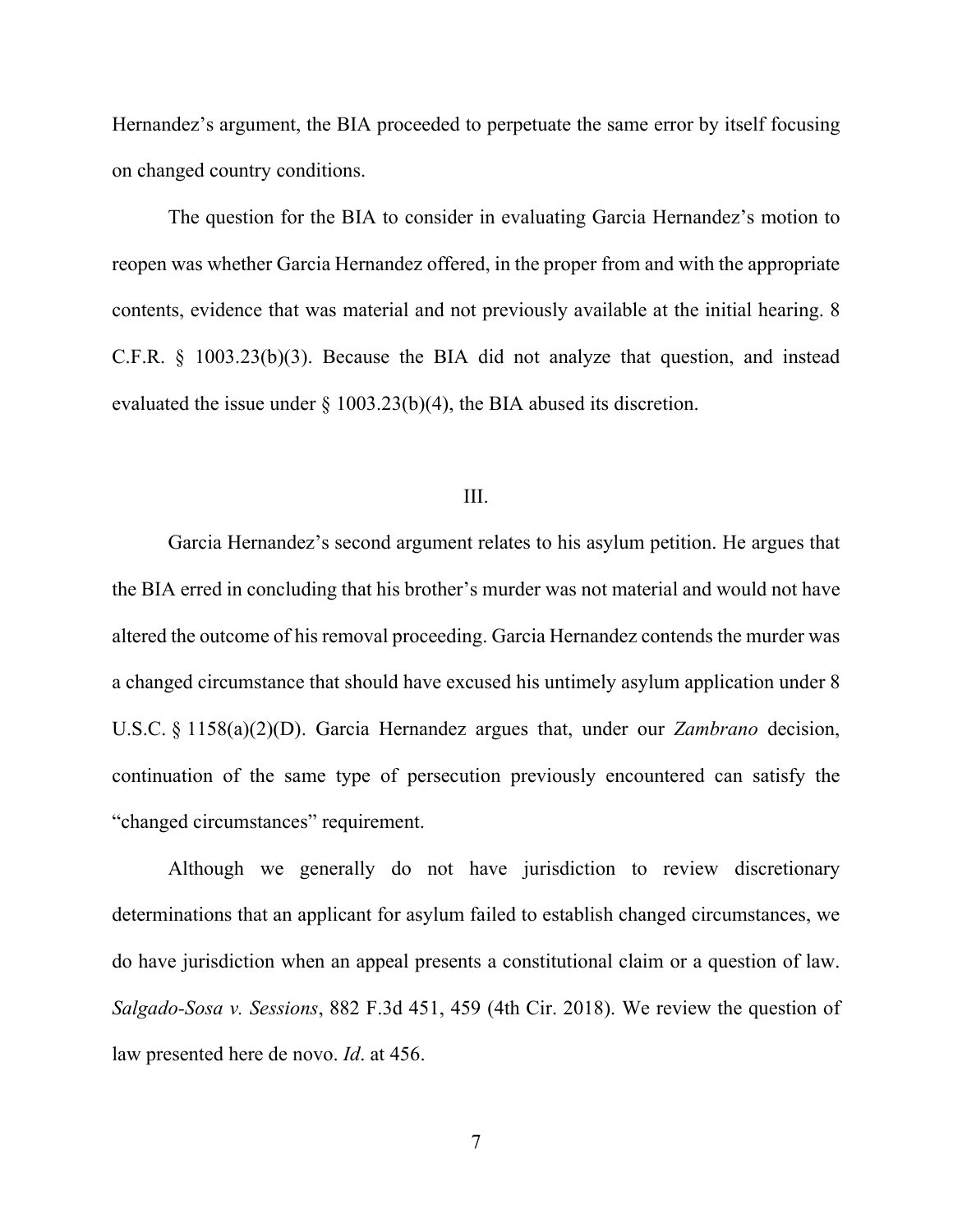An application for asylum must be filed within one year of the alien's arrival in the United States. 8 U.S.C. § 1158(a)(2)(B). Additionally, an alien cannot file a successive asylum application after having a previous application denied. *Id.* § 1158(a)(2)(C). That said, "[a]n application for asylum of an alien may be considered, notwithstanding subparagraphs (B) and (C), if the alien demonstrates to the satisfaction of the Attorney General either the existence of changed circumstances which materially affect the applicant's eligibility for asylum or extraordinary circumstances relating to the delay in filing an application within the period specified in subparagraph (B)." *Id.* § 1158(a)(2)(D). Garcia Hernandez argues that, under  $\S 1158(a)(2)(D)$ , the murder of his brother constitutes changed circumstances which materially affect his eligibility for asylum. He insists that the BIA and IJ ignored the murder even though it was a new instance of persecution.

Garcia Hernandez relies on *Zambrano* as support for his changed circumstances argument. There, the petitioner entered the United States in 2012. Therefore, the one-year deadline for an asylum application would have expired sometime in 2013. The petitioner argued, however, that the new and more severe attacks on his family that occurred in 2014 represented changed circumstances that should be considered in evaluating his eligibility for asylum. Thus, we considered "whether facts that provide additional proof in support of a pre-existing asylum claim can satisfy the changed circumstances exception to the oneyear filing deadline." *Zambrano*, 878 F.3d at 87–88. We first held that the asylum application deadline is "flexible if the alien can show 'the existence of changed circumstances which materially affect the applicant's eligibility for asylum.'" *Id*. at 86 (quoting 8 U.S.C.  $\S$  1158(a)(2)(B), (a)(2)(D)). We then concluded that the changed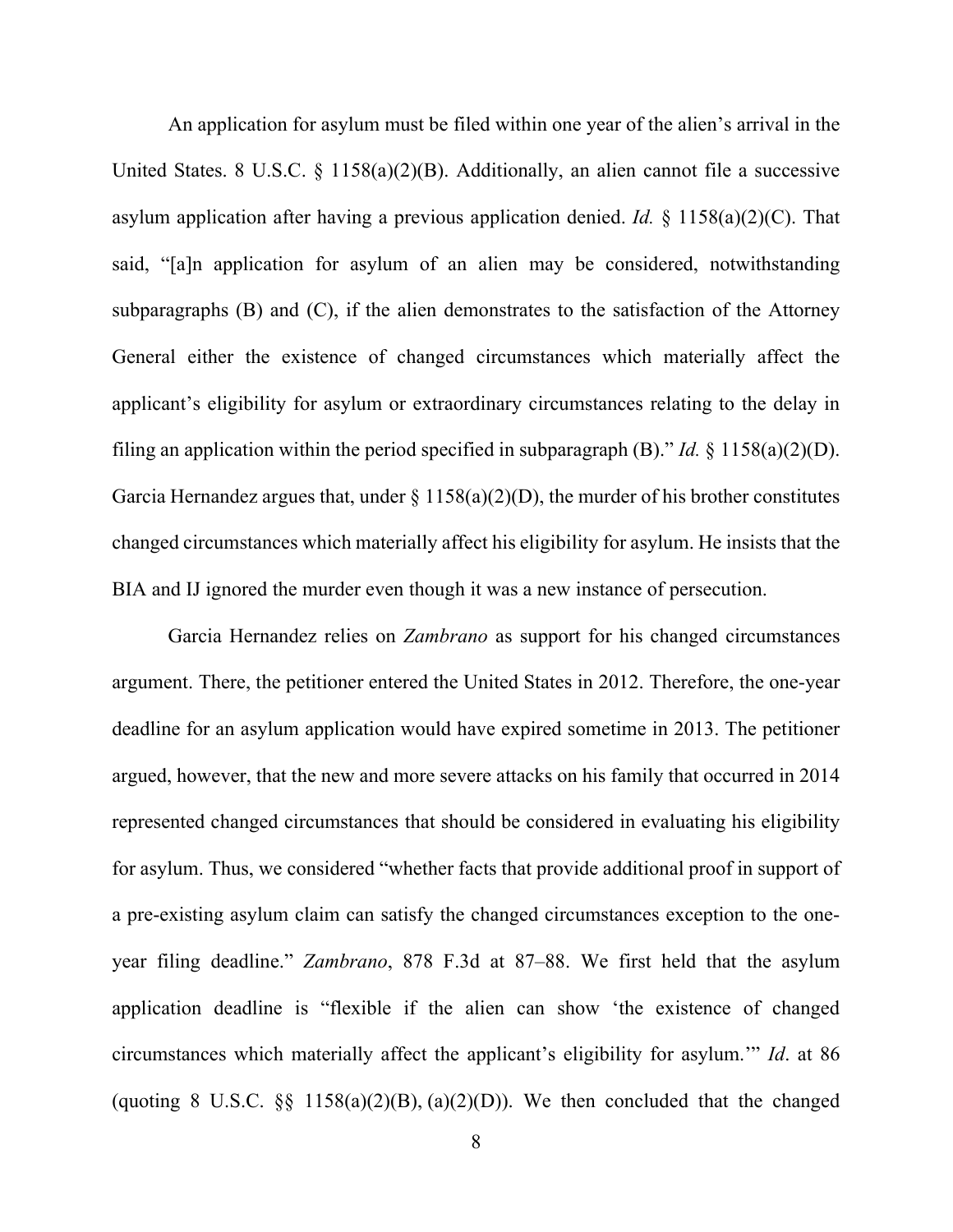circumstances exception could apply even if the petitioner could have been eligible for asylum before the new information. *See id.* at 88. Explaining further, we held that "[n]ew facts that provide additional support for a pre-existing asylum claim can constitute a changed circumstance. These facts may include circumstances that show an intensification of a preexisting threat of persecution or new instances of persecution of the same kind suffered in the past." *Id.* Garcia Hernandez contends the September 2018 murder of his brother falls within the type of changed circumstances discussed in *Zambrano*.

The BIA held that *Zambrano* did not apply because the changed circumstances there took place before the petitioner filed a time-barred petition even though here, the purported changed circumstances took place after the time-barred petition was filed and adjudicated. But nothing in *Zambrano* suggests its holding or reasoning was limited in the way the BIA suggests. Thus, *Zambrano*'s framework in examining changed circumstances should have been applied to Garcia Hernandez's asylum application.

#### IV.

For the reasons described above, we grant Garcia Hernandez's petition for review. We vacate and remand with instructions to the BIA to consider Garcia Hernandez's motion to reopen under the appropriate standard. The BIA should also address Garcia Hernandez's asylum application under the framework of *Zambrano* and conduct any further proceedings consistent with this opinion. We dispense with oral argument because the facts and legal